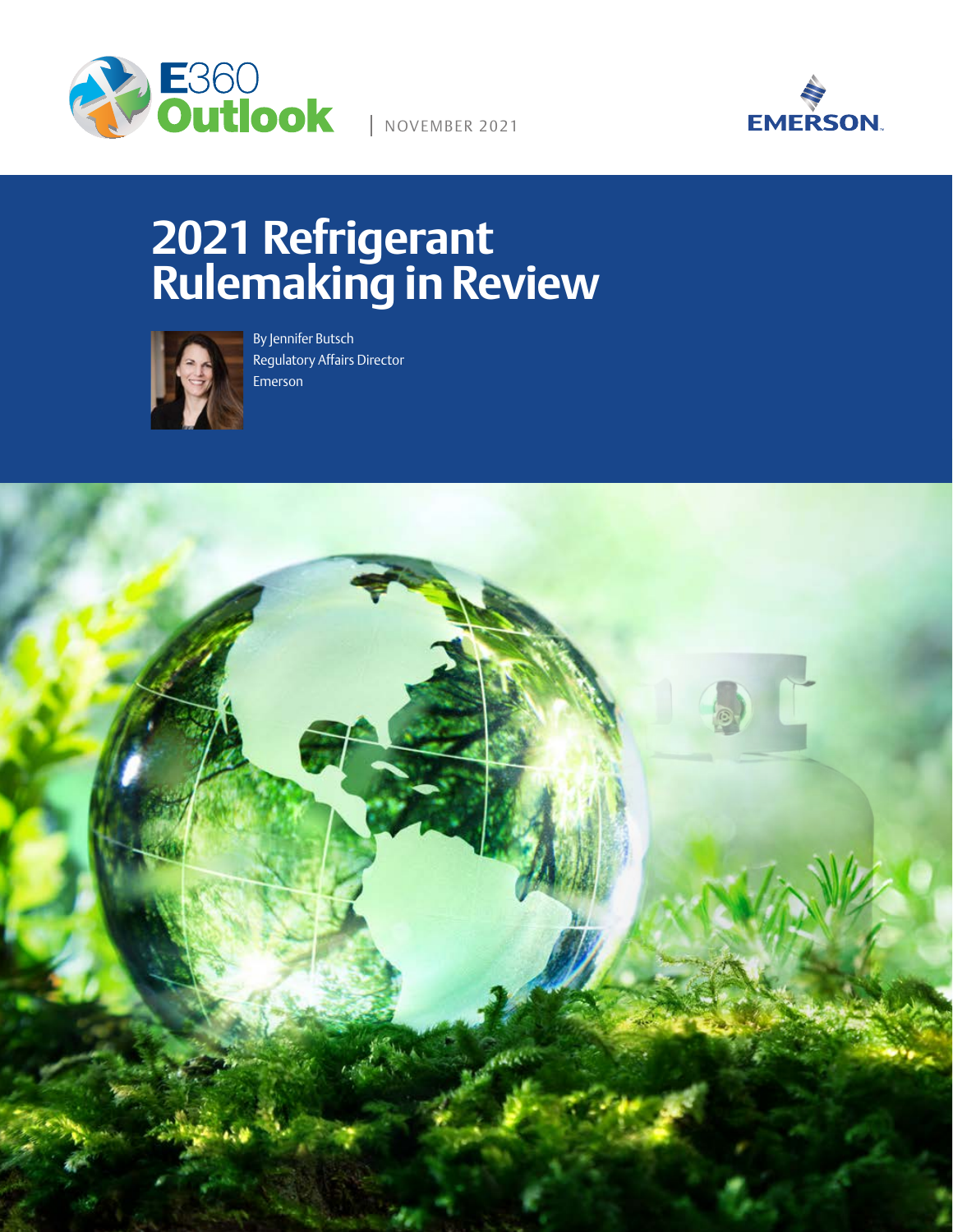

The regulation of refrigerants continues to be a source of<br>great uncertainty in the commercial refrigeration industry<br>At the heart of this issue is the potential for carbon emissio<br>from hydrofluorocarbon (HFC) refrigerants he regulation of refrigerants continues to be a source of great uncertainty in the commercial refrigeration industry. At the heart of this issue is the potential for carbon emissions contribution to climate change. As global, national and state regulations have targeted the phase-down of HFCs in recent years, the industry has experienced a shift toward alternative refrigerants with lower global warming potential (GWP). While more environmentally friendly, it is important for owners and operators to inform themselves how to properly use these newer refrigerants to address potential performance and safety concerns, with many of the lowest-GWP alternatives bearing a degree of flammability.

#### **Background and context**

The current regulatory uncertainty is the result of years of flux which unfortunately isn't getting any less complicated. In 2017, the U.S. District Court of Appeals for the District of Columbia (D.C.) Circuit ruled to vacate the Environmental Protection Agency's (EPA) Significant New Alternative Policy (SNAP) Rule 20. The court ruled that the EPA did not have the authority to require those who had already moved away from using ozone-depleting substances (ODS) to phase down to lower-GWP HFCs under its Clean Air Act (CAA) — which was originally intended to eliminate the use of ODS. Thus, the EPA could no longer enforce the GWP-based guidelines of its 2015 landmark rule.

Despite widespread business and HVACR industry objections to overturn the D.C. Court of Appeal's decision, the Supreme Court

declined to hear the HFC case in 2018<sup>1</sup>. In response to the D.C. Circuit's decision, the EPA published a "Notification of Guidance," stating that it would not implement any of the HFC restrictions set forth in SNAP Rules 20 and 21. The Natural Resources Defense Council (NRDC) filed a lawsuit, claiming that the 2018 Guidance was overly broad because it did not distinguish between ODS and HFC replacements, and that the EPA had not followed proper procedures, as it was published without seeking stakeholder comments.

On April 7, 2020, the United States Court of Appeals for the D.C. Circuit granted the NRDC's petition, stating that the EPA guidance was procedurally inappropriate. The court agreed that the initial 2017 decision did not require the EPA to eliminate the enforcement of SNAP Rules 20 and 21 in their entirety<sup>2</sup>.

These legal proceedings have not only halted the EPA's progress on governing HFCs, but they have left the U.S. without a clear path forward in terms of a unified refrigerant strategy. Since its passing in 2015<sup>3</sup>, SNAP Rule 20 had been the law of the land, and the industry had already made great strides toward meeting its mandates. While much of the industry still supports the move toward a more sustainable and environmentally friendly future, court rulings around SNAP Rules 20 and 21 have created many questions about what the path forward will look like.

Making sense of these events and their near- and longterm implications requires an understanding of regulatory developments on the federal, state and international levels.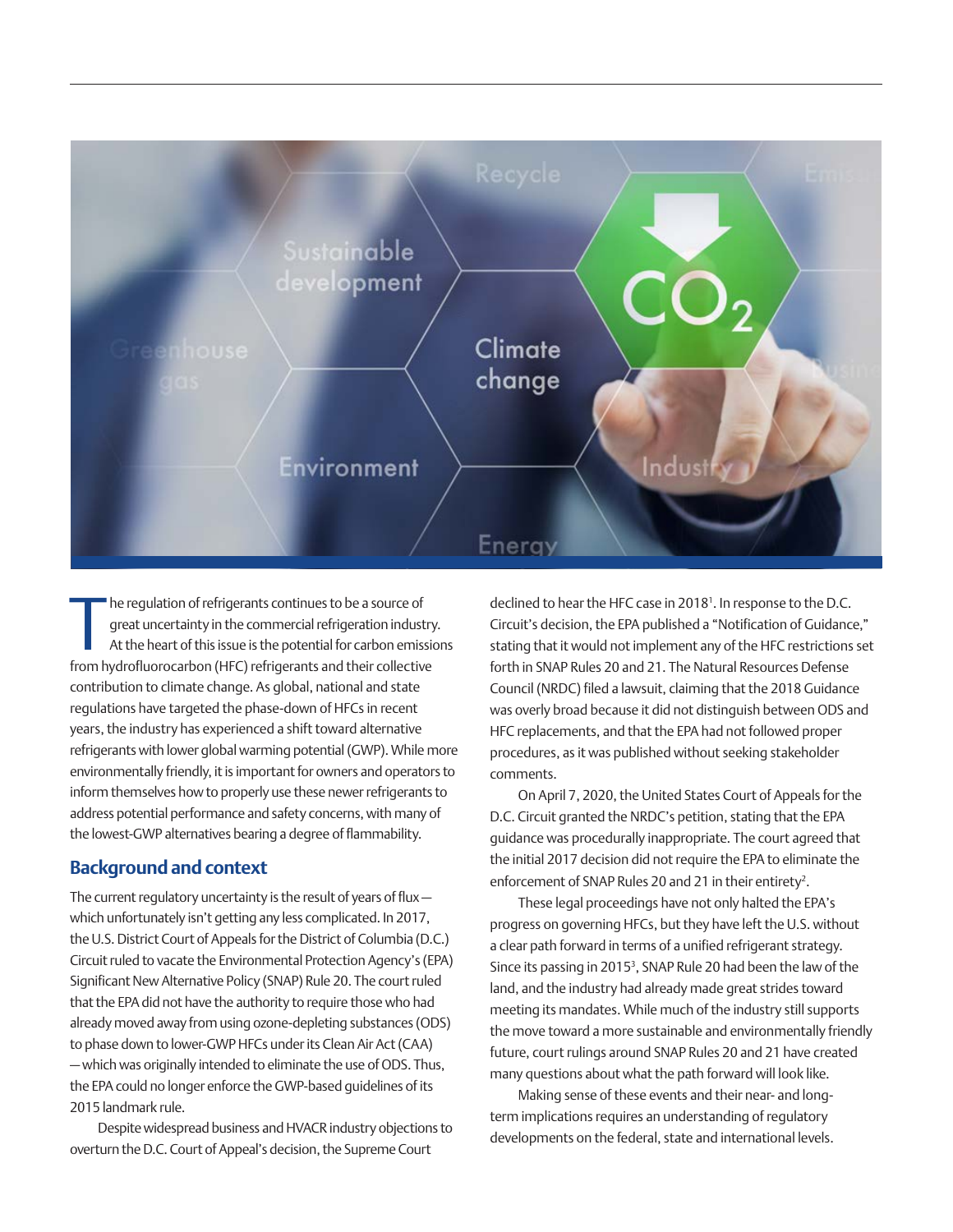## **EPA rescinds additional HFC-related regulations**

In response to the 2017 court ruling, the EPA has also rolled back other HFC-related regulations. It has excluded HFCs from the leak repair and maintenance requirements for stationary refrigeration equipment, otherwise known as *Section 608 of the CAA*<sup>4</sup> .

The updated rule, which had been in effect since 2016, lowered the leak rate threshold in supermarket refrigeration systems from 35 to 20 percent and set forth specific requirements pertaining to HFC management. With the rescinding of this rule, refrigeration equipment with 50 pounds or more of HFC refrigerant would no longer be subject to these requirements.

Even if the leak repair and maintenance requirements of Section 608 are no longer enforced for HFC systems, an effective leak repair and maintenance program is still generally recognized as an industry best practice. Other beneficial provisions of Section 608 — including the certified technician program and the refrigerant recovery and reclamation rules — are still in effect<sup>5</sup>.

## **California fills the regulatory void**

In absence of regulatory certainty at the federal level, many states are adopting environmental regulations that seek to limit the negative impacts of short-lived climate pollutants (SLCPs) such as HFCs. California was the first state to take official action. California Senate Bill 1383, also known as the *Super Pollutant Reduction Act*, was passed in 2016 and requires that Californians reduce F-gas emissions by 40 percent by 2030<sup>6</sup>. The California Air Resources Board (CARB) has been tasked with meeting these reductions.

Since 2016, CARB had been using EPA SNAP Rules 20 and 21 as the bases of its HFC phase-down initiatives. With the vacating of SNAP Rule 20 in 2017, CARB moved to adopt its compliance dates that were already implemented or upcoming. This first phase of CARB rulemaking took place in March 2018 and helped to maintain the progress that the state had already made in transitioning from HFC refrigerants.

To strengthen these efforts, California Senate Bill 1013 was signed into law in Sept. 20187 . Referred to as the *California Cooling Act*, this law mandates the full adoption of SNAP Rules 20 and 21 as they read on Jan. 3, 2017. Currently in effect, this law authorizes CARB to uphold future compliance dates and includes the following provisions:

- The option to modify compliance dates
- The ability to list or delist refrigerants, regardless of federal status
- Prohibits selling, leasing or renting equipment inconsistent with provisions
- Establishes an incentive program to promote the adoption of new refrigerant technologies

To reach the 40 percent reductions required by 2030, CARB also proposed an aggressive second phase of rulemaking that will further impact commercial refrigeration and AC applications. On Dec. 10, 2020, the CARB board voted to approve the proposal, which includes the following requirements<sup>8</sup>:

- Refrigerants with a GWP greater than or equal to 150 will not be allowed in new stationary refrigeration systems charged with more than 50 pounds, effective in 2022.
- Existing food retail facilities with refrigeration systems charged with more than 50 pounds must collectively meet a 1,400 weighted average GWP or 55 percent greenhouse gas potential (GHGp) reduction relative to a 2019 baseline by 2030.
- Refrigerants with a GWP greater than or equal to 750 will not be allowed in new stationary air conditioning equipment, effective 2023.

#### **U.S. Climate Alliance action on SNAP 20/21**



*Members of the U.S. Climate Alliance have vowed to reduce HFCs and SLCPs; some are either planning or have already adopted EPA SNAP 20/21. California is pursuing even further GWP limits.*

## **Other states follow California's lead**

With California taking a leadership role on environmental regulations, it is very likely that other states will adopt a similar (if not identical) approach. In 2017, a coalition of 16 states and Puerto Rico emerged to form the U.S. Climate Alliance, with a shared commitment of reducing SLCPs and HFCs. Since then, the Alliance has grown to 25 members — comprising more than 55 percent of the U.S. population and an \$11.7 trillion economy; several of its states have announced plans to follow California's lead on HFC phase-downs.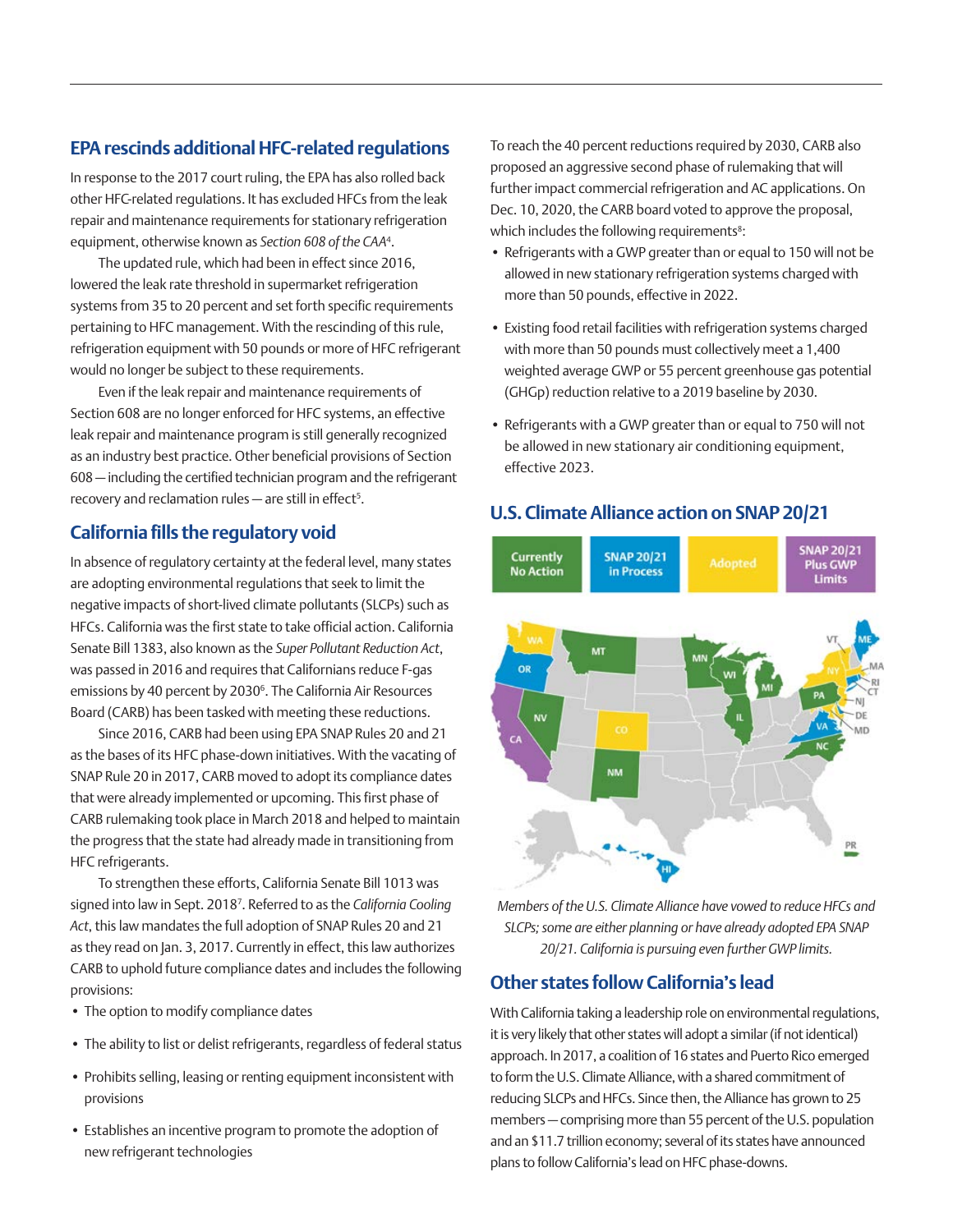Industry advocates, including the Air-conditioning, Heating, and Refrigeration Institute (AHRI) and the NRDC, have asked for states to be consistent in their approach to adopting CARB's rules.

#### **Refrigerant safety standards and codes under review**

Meeting the targeted emissions reductions in California will likely require the use of low-GWP refrigerants. But many of these low-GWP, hyrdrofluoroolefin (HFO) refrigerants are classified as A2L, or mildly flammable. The natural A3 refrigerant R-290 (propane) is also becoming more widely used in low-charge, self-contained commercial refrigeration applications. Currently, governing bodies and agencies are evaluating the standards that establish allowable charge limits and the safe use of these flammable A2L and A3 refrigerants.

Recently, the Underwriters Laboratories (UL) approved the second edition of its UL 60335-2-89 standard, which includes higher R-290 charge limits that would expand its potential uses in commercial refrigeration. The UL's updated 60335-2-89 standard raises the charge limits on commercial self-contained, plug-in displays based on whether they have an open or closed design.

- For open appliances without doors, the maximum charge limit has been raised to 500g, which is 13 times the lower flammability limit (LFL) of R-290.
- In closed appliances with doors or drawers, the new charge limit is 300g, or eight times that of R-290's LFL.

Further industry approvals are needed to enable these higher charge limits and expand the use of R-290 in U.S. commercial refrigeration applications. These include:

- EPA SNAP approval
- American Society of Heating, Refrigeration and Air-Conditioning Engineers (ASHRAE) 15 safety standard update for refrigeration systems

Once adopted, these safety standards will serve as the bases for codes that govern building, fire and other local authorities having jurisdiction (AHJ), who will ultimately oversee the applications in which these refrigerants are used. It is important to remember that building codes vary from state to state; thus, the adoption of flammable refrigerants ultimately will take place on local levels and may take years to accomplish.

#### **Kigali Amendment not yet ratified in the U.S.**

When considering the regulatory uncertainty in the U.S., it is easy to forget that the Montreal Protocol has been evaluating the global warming potential of HFCs for over a decade<sup>10</sup>. In 2016, 197 countries met in Kigali, Rwanda, and agreed on a global proposal to phase down HFCs. The Kigali Amendment required ratification from at least 20 countries to take effect. To date, 111 countries (including the E.U. Member States, but not the U.S.) have ratified it. As such, it took effect for participating countries on Jan. 1, 2019.

The Biden administration has issued an Executive Order recommending the ratification of the Kigali Amendment. Many industry stakeholders believe that doing so would be beneficial to our current state of regulatory and economic affairs. Ratification could help to establish a framework for future refrigerant regulations that would provide the certainty needed to help the industry and regulatory bodies move forward with a unified approach.

According to an economic study co-sponsored by AHRI and the Alliance for Responsible Atmospheric Policy, ratifying the amendment could create up to 33,000 jobs in the manufacturing sector by 2027 and is expected to have a positive impact on the U.S. economy<sup>11</sup>. For these reasons, many in the industry are in favor of ratification and have demonstrated this through letters of support to the Senate and the White House.

- Model code updates in the upcoming code revision cycle
- State and local building code updates

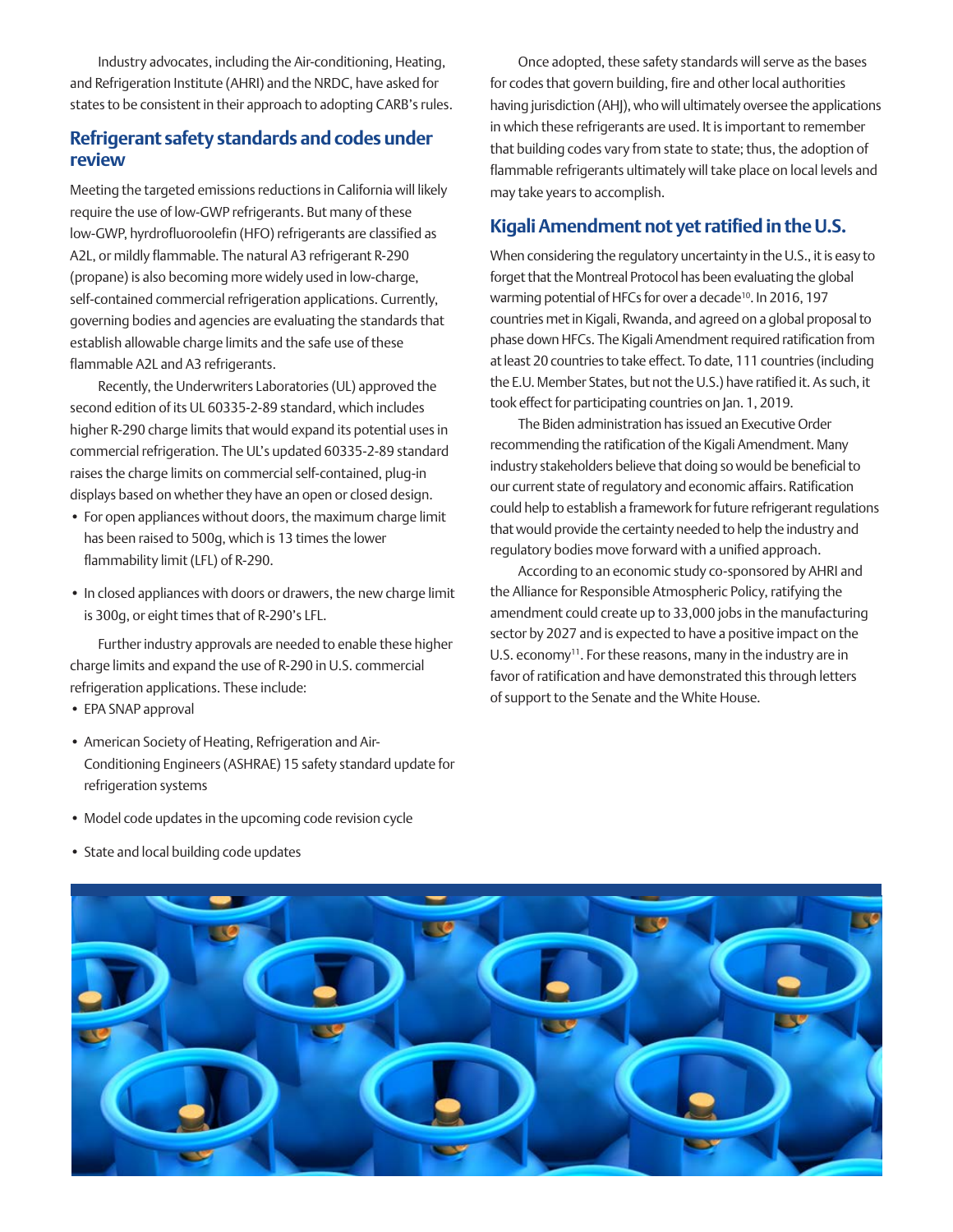#### **Federal HFC legislation**

As part of major pandemic relief legislation, the American Innovation & Manufacturing Act (AIM Act) was passed by Congress and signed into law in late 2020. This legislation grants the federal government the authority to phase down the production and consumption of HFCs in a manner consistent with the Kigali Amendment to the Montreal Protocol. It also authorizes the EPA to restrict the use of specific HFCs in certain applications and otherwise manage the transition into HFC substitutes. This new authority is critical to eventual ratification of the Kigali Amendment. Without this legislation, the federal government lacks express authority to phase down HFCs. Such authority is a prerequisite to consideration of the Kigali Amendment by the Senate.

The AIM Act regulates HFCs in three ways:

- It gradually phases down the production and consumption of HFCs over a 15-year period via an allowance allocation program, similar to the way ozone-depleting substances were regulated under Title VI.
- It authorizes the EPA to establish standards for the management of HFCs used as refrigerants, such as in equipment servicing and repair, and for the recovery of "used" HFCs for purification and resale, also known as *reclaim*. This allows for a safe and efficient transition out of HFCs.
- It authorizes the EPA to establish sector-based use restrictions as a way to facilitate transitions to next-generation refrigerant technologies. These use restrictions would complement the broader HFC production and consumption phase-down, aiding sectors able to transition more quickly out of HFCs and providing additional flexibility for those sectors in need of more time to complete a transition.

This bill would not interfere with the use of HFCs in existing refrigeration and air conditioning equipment, i.e., consumers would not be forced to replace equipment before the end of its useful life. The bill also would not constrict aftermarket supplies of HFCs for servicing existing equipment.

With so many pending regulatory changes, staying abreast of available technology will be key to avoiding fines and costly rework for industry operators and end users.

#### **Selecting a future-proof refrigeration system**

In the U.S., centralized direct-expansion HFC racks have been the standard commercial refrigeration system for decades, and still make up the majority of current systems. But in California, and likely other regions within the U.S. Climate Alliance, this may soon change — especially considering CARB's proposed 150 GWP limit in systems charged with more than 50 pounds of refrigerant.

alternatives, there is no one-size-fits-all solution, and the next generation of refrigeration technologies must address a much broader set of operational concerns, including: leak identification and mitigation; energy-efficiency goals; sustainability initiatives; maintenance, servicing and operational requirements; and system costs (both first and lifecycle costs). Operators must also attempt to align evolving store formats and layouts to these available architectures.

With all these factors in mind, let's look at some of the leading refrigeration architectures that utilize low-GWP refrigerants.

#### **Micro-distributed, R-290 integrated cases**

Flexible and efficient, these R-290-based, self-contained units feature the refrigeration system built (or integrated) into the refrigeration case. Multiple-unit configurations feature a watercooled condensing unit in each case and utilize a shared water/glycol loop to remove excess heat from the store. These low-charge systems, which operate on 90 percent less refrigerant than a centralized system, are based on factory-built, hermetically sealed systems — which are considered less likely to have issues with potential refrigerant leaks. Because floor layouts are relatively easy to change, new stores (or retrofits) can be deployed and opened faster.

Of course, there are some challenges with using R-290 integrated cases. Namely, its small charge limits require the use of more compressors than would be needed for other approaches. But as future charge limits increase, operators have the potential to more than double the size of current R-290 systems — making micro-distributed architectures even more viable as an alternative to traditional and new low-GWP A1 systems.

#### **Macro-distributed (large) integrated cases**

As an alternative to R-290's low-charge limitations in microdistributed systems, a macro-distributed approach offers the capability to support larger cases with a single compressor and refrigeration circuit — where potentially multiple R-290 circuits would be needed to supply the same refrigeration load. Utilizing the same shared water-loop, heat-rejection design as microdistributed systems, these systems are designed to use available lower-GWP A1 refrigerants (such as R-448A at 1,300 GWP) and stay below the 50-pound CARB threshold. As very low-GWP A2L and A3 refrigerants become approved for use in higher charge limits, operators can utilize the same equipment and architecture maximizing their investments to take a gradual approach to adopting sustainable refrigeration and regulatory compliance.

When considering lower-GWP refrigeration system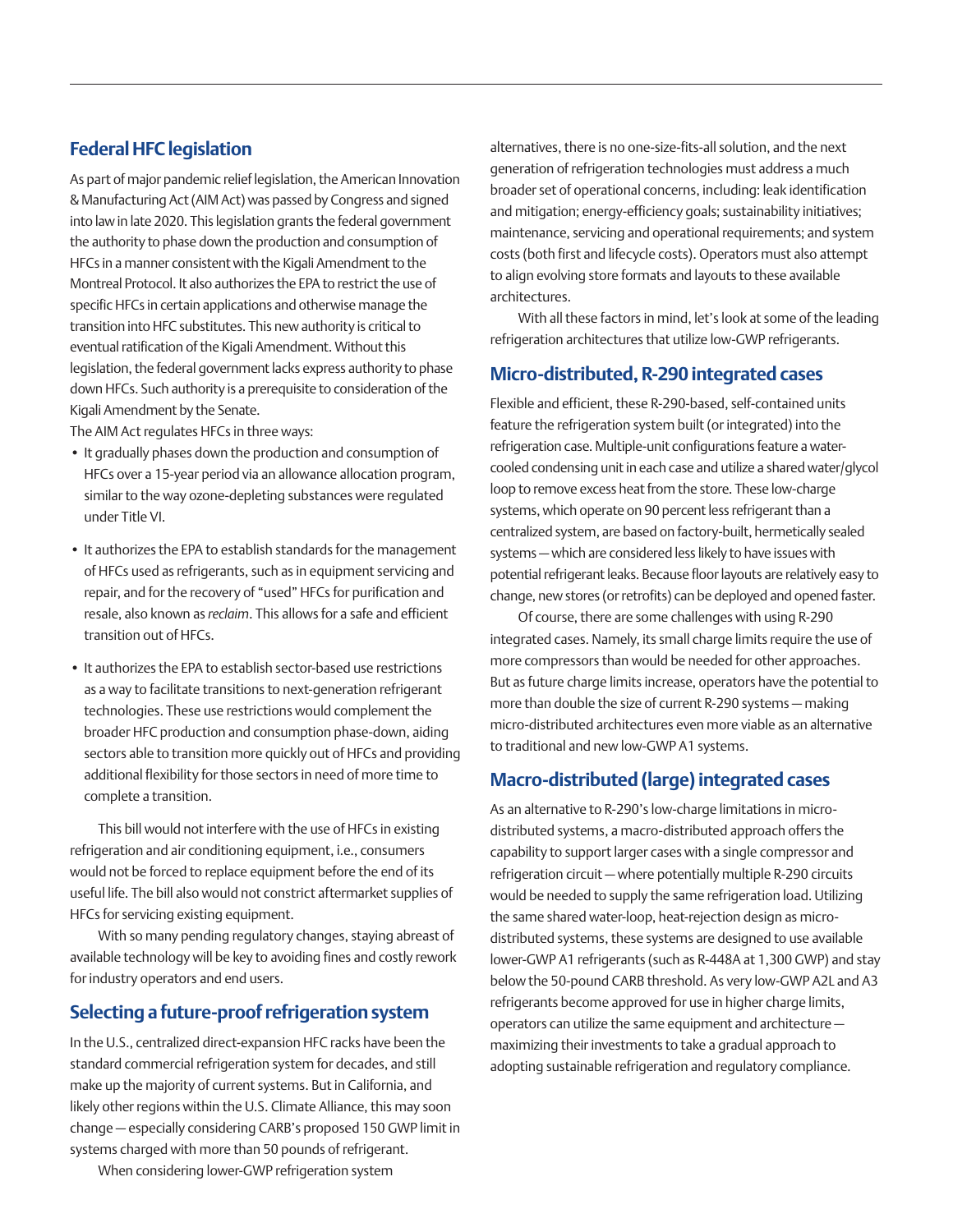### **Micro-booster (distributed)**

This innovative system architecture utilizes low-GWP, low-pressure A1 refrigerants (such as R-513A at 573 GWP) and features a booster compressor on each LT case that's designed to discharge refrigerant into the MT suction group. Thus, it eliminates high-discharge temperatures and the high compression ratio issue common with traditional low-temperature systems while offering greater reliability and much improved energy efficiencies. The system also provides future-proof readiness via compatibility with A2Ls below 150 GWP while relying on simple, reliable and familiar components.

#### **Small-charge distributed**

Another way store owners and operators are moving away from centralized systems is to distribute multiple "mini racks" in proximity to refrigerated aisles and cases. This strategy reduces the length of piping lines and keeps charges much lower than centralized systems, though they may still exceed 300 pounds. Because these mini racks utilize A1 refrigerants, systems would need to be kept below 50 pounds to meet CARB's proposed requirement. But the advantages include reliable operation, high energy efficiency, familiar components and simplified installation.

# **CO2 transcritical booster**

In large supermarkets where centralized architectures are preferred, CO $_{\tiny 2}$  transcritical booster technology is a globally established, viable solution for providing both low- and mediumtemperature cooling. This all-CO<sub>2</sub> system is called *transcritical* because it is designed to operate at temperatures and pressures above CO $_2$ 's critical point. While CO $_2$  transcritical booster systems deliver high energy-efficiency levels in moderate climates, they experience declining efficiencies in warmer regions. Technology enhancements, such as parallel compression, adiabatic gas coolers and ejectors, can be used to improve CO $_{\textrm{\tiny{2}}}$  system energy efficiencies in these regions.

In Europe, more than 20,000 CO $_{\textrm{\tiny{2}}}$  transcritical booster systems are already installed in food retail operations. And in North America, adoption has grown to nearly 900 systems (550 in U.S.; 320 in Canada). To ensure a successful CO $_{\rm 2}$  deployment, operators should have access to a trained, skilled workforce for service and maintenance and utilize a robust design to avoid shutdowns and charge losses.

# **CO2 sub-critical (cascade)**

CO $_{\textrm{\tiny{2}}}$  cascade systems utilize two distinct refrigeration circuits: one CO $_{\textrm{\tiny{2}}}$  circuit for the LT suction group, and an HFC (or HFO/HFC blend)-based circuit for the MT needs. Heat produced from the LT circuit is discharged (i.e., cascaded) into the suction stage of the MT circuit via an intermediate heat exchanger; MT compressors send gas to an air-cooled condenser on the roof. This design keeps CO<sub>2</sub> pressures low — below its critical point (or subcritical mode) much like a standard refrigerant.

While eliminating the need for HFCs on the LT circuit significantly improves system sustainability, the MT refrigerant may yet be subject to future regulatory action.

#### **Preparing for a quickly changing landscape**

Over the next few years, the commercial refrigeration industry will have to keep a close watch over the potential changes in our dynamic regulatory climate. While the landscape may currently be in flux in the U.S., there's no question that the pace of transition away from HFCs is quickening. Many operators, such as those in California, are evaluating their refrigeration options and preparing for a future that utilizes lower-GWP refrigerants. Others simply want to align their refrigeration strategies with corporate sustainability objectives. Regardless of what's driving your future refrigeration strategy, Emerson is developing technologies to address a full spectrum of refrigeration considerations — from small to large retail formats, low-GWP to very low-GWP refrigerants, and distributed to centralized architectures. Since the early phases of this refrigerant transition, we have partnered with consultants, equipment manufacturers and end users alike to design, develop and implement future-ready, low-GWP refrigerant technologies. From our wide range of energy-efficient compressors, flow controls and smart electronics to fully integrated packaged systems, we're helping our customers to transition to sustainable refrigeration strategies that align with their unique facility requirements and business objectives.